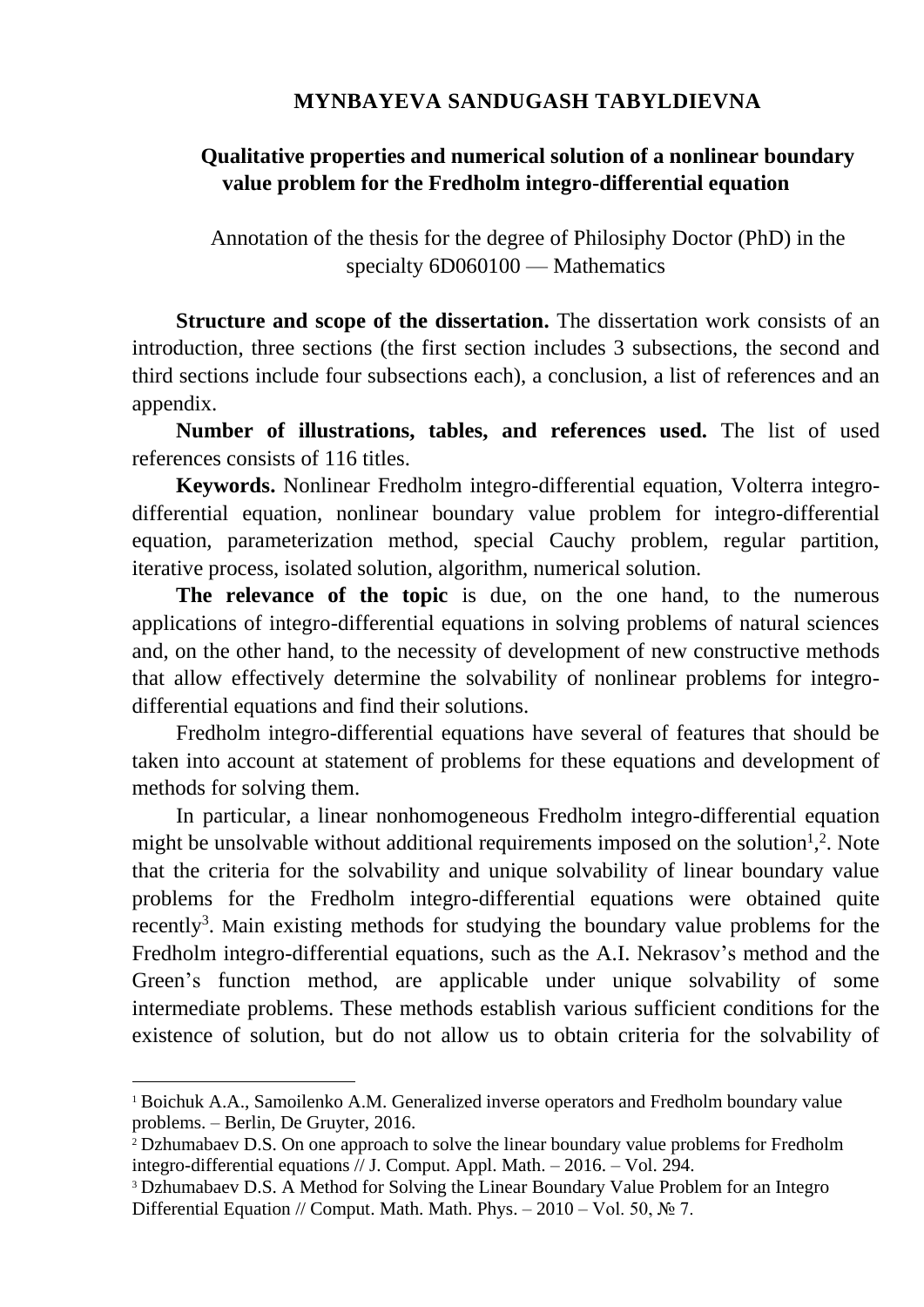boundary value problems for these equations. Therefore, based on the parameterization method<sup>4</sup> D.S. Dzhumabaev was proposed a new approach to the study and solving the boundary value problems for the Fredholm integro-differential equations. Partition of the interval, where the Fredholm integro-differential equation is considered, puts a special Cauchy problem in accordance with this equation. If the latter problem is uniquely solvable, then its solution can be represented via the parameters introduced and the known values of the integro-differential equation. Substitution of these expressions into the boundary condition and solution continuity conditions at the interior points of the partition constructs a system of linear algebraic equations in the parameters introduced. It is proved that the solvability of the boundary value problem is equivalent to the solvability of this system. As can be seen, this approach also requires the unique solvability of the intermediate problem, the special Cauchy problem. However, in contrast to the above mentioned methods, for a linear Fredholm integro-differential equation with continuous matrices of the differential part and integral term, there exists an interval partition, in which the special Cauchy problem is uniquely solvable. This property of the intermediate problem of the parameterization method allows us to obtain the criteria for the solvability and unique solvability of linear boundary value problems for the Fredholm integro-differential equations. The partition  $\Delta_N$  of the interval [0, T], in which the corresponding special Cauchy problem is uniquely solvable, is said to be regular for the Fredholm integro-differential equation under consideration. The Fredholm integro-differential equation may not have a solution. Due to the existence of unsolvable Fredholm integro-differential equations, the classical general solution does not exist for all Fredholm integro-differential equations. Therefore, Dzhumabaev was introduced a new general solution<sup>5</sup> of the linear Fredholm integrodifferential equation. A new general solution exists for any linear Fredholm integrodifferential equation. The application of this solution allows us to establish the solvability criteria for a linear inhomogeneous integro-differential Fredholm equation and boundary value problems for this equation.

Mainly the nonlinear problems are solved by iterative methods. Many efficient iterative methods, such as Newton's method, require choosing a "good" initial guess. In<sup>6</sup>, iterative processes were constructed for nonlinear equations with unbounded operators and conditions for their convergence were set. The results were applied to

1

<sup>4</sup> Dzhumabaev D.S. Conditions for Unique Solvability of a Linear Boundary Value Problem for an Ordinary Differential Equation // Zh. Vychisl. Mat. Mat. Fiz. – 1989. – № 29.

<sup>5</sup> Dzhumabaev D.S. New general solutions to linear Fredholm integro-differential equations and their applications on solving the boundary value problems // J. Comput. Appl. Math. – 2018. – Vol. 327.

<sup>6</sup> Dzhumabaev D.S. Convergence of iterative methods for unbounded operator equations // Mat. Zametki. – 1987. – Vol. 41, № 5.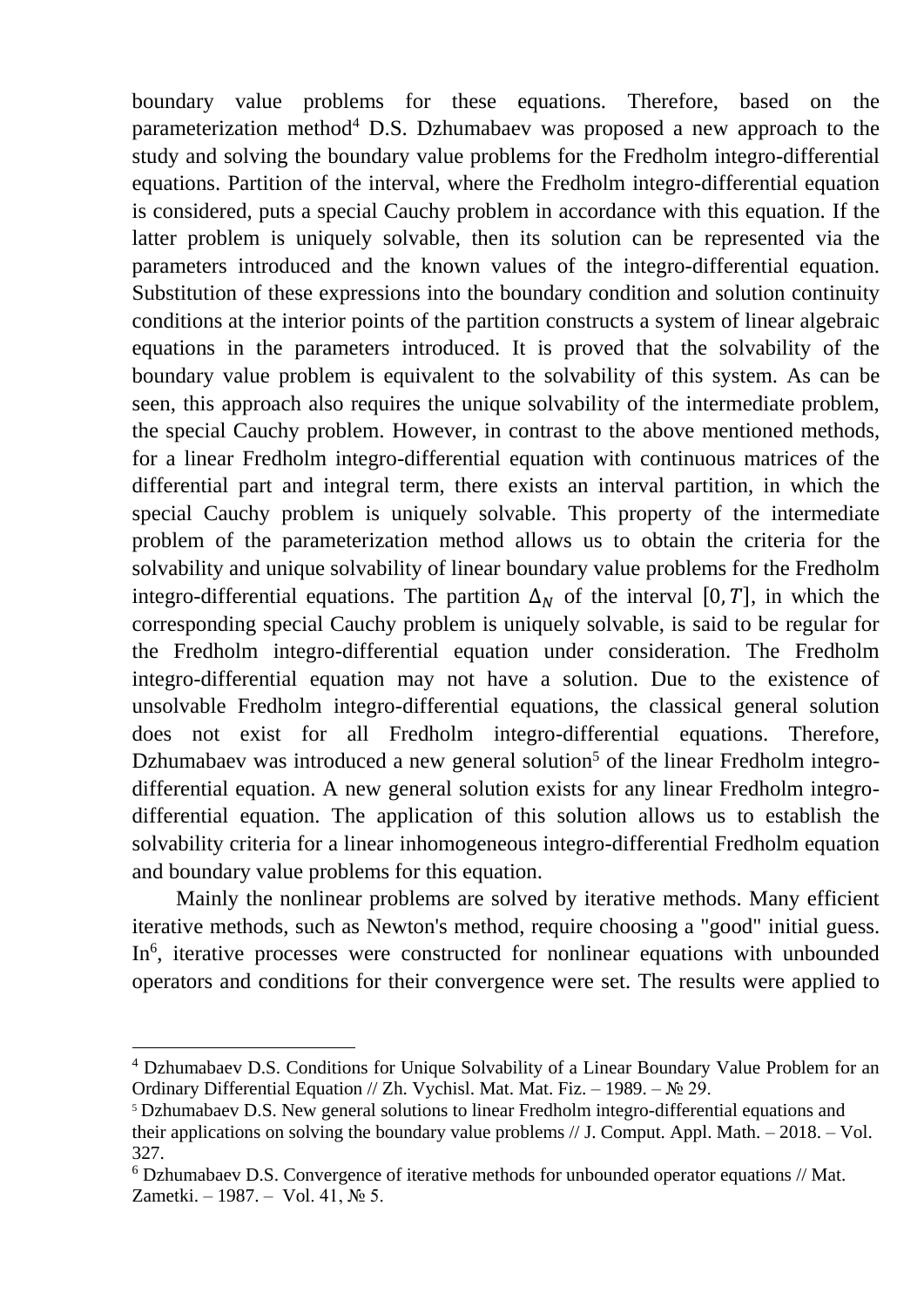the nonlinear boundary value problems for the ordinary differential equations and partial differential equations<sup>7</sup>.

At applying the parameterization method to a boundary value problem for a nonlinear Fredholm integro-differential equation, the special Cauchy problem for a system of nonlinear integro-differential equations with parameters is the intermediate problem. In this case, iterative methods are used both for solving the special Cauchy problem and for solving the systems of nonlinear algebraic equations in parameters. An approach to finding an initial guess for the solutions to these problems is offered.

One of the most effective methods for solving the problems for integrodifferential equations with a small numerical parameter is the averaging method<sup>8</sup>, which allows reducing the solvability of a boundary value problem for integrodifferential equations to the solvability of a similar problem for a differential averaged system.

**The purpose of the research** is to develop constructive methods for the investigating and solving initial and boundary value problems for the Volterra and Fredholm integro-differential equations.

**The object of research** are the initial and boundary value problems for nonlinear integro-differential equations.

**Research methods.** The methods and results of the theory of differential, integro-differential and operator equations are used in the dissertation work. The main method of research and solving the problems considered in the present dissertation is the parameterization method.

**Scientific novelty and practical value of the work.** In the dissertation work,

**-** The special Cauchy problem for a system of nonlinear integro-differential equations with parameters is solved;

**-** The new general solution to the Fredholm integro-differential equation with a nonlinear differential part is constructed;

**-** The parameterization method is extended to the nonlinear boundary value problems for the Fredholm integro-differential equation;

**-** An algorithm for finding a solution to a nonlinear boundary value problem for an integro-differential equation is developed and numerically implemented;

**-** The conditions for the existence of a solution to a boundary value problem for an integro-differential equation under condition of solvability of the averaged boundary value problem for a system of differential equations are established.

The results of the dissertation are mainly theoretical. The scientific significance of the work is to create a constructive method for the studying and solving the

<u>.</u>

<sup>&</sup>lt;sup>7</sup> Джумабаев Д.С. Скорость сходимости итерационных процессов для неограниченных операторных уравнений // Известия академия наук Каз ССР. – 1988. – № 5.

 $8$  Митропольский Ю.А., Байнов Д.Д., Милушева С.Д. Применение метода усреднения для решения краевых задач для обыкновенных дифференциальных уравнений и интегродифференциальных уравнений // Мат.физика. – 1979. – Вып.25. – С. 3-22.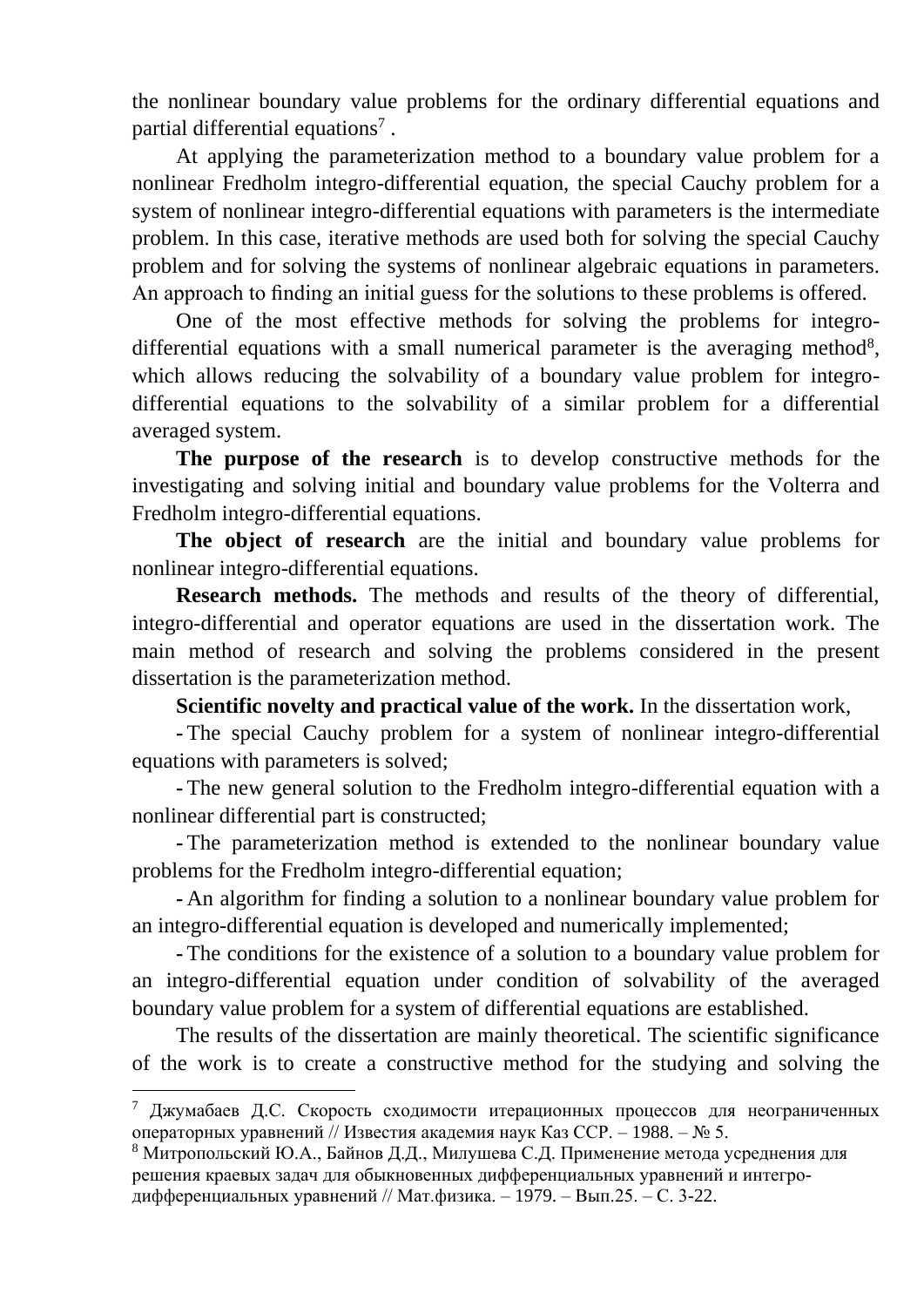problems for nonlinear integro-differential equations. The results obtained in this work can be used for solving the boundary value problems for the Fredholm integrodifferential equations, as well as for reading elective courses at the mathematical faculties of universities.

**Provisions for the protection.** The following are taken out for the defense:

**-**sufficient conditions for the existence of solutions to the special Cauchy problem for systems of nonlinear integro-differential equations with parameters;

**-** iterative methods for solving the special Cauchy problem for systems of nonlinear integro-differential equations with parameters and their numerical implementations;

 $-\Delta_N$  general solution to the Fredholm integro-differential equation with nonlinear differential part, its properties;

**-** parameterization method for solving a nonlinear boundary value problem for the Fredholm integro-differential equation;

**-** algorithms for solving the nonlinear boundary value problems for the Fredholm integro-differential equations, their numerical implementations;

**-**sufficient conditions for the existence of an isolated solution to a nonlinear boundary value problem for the Fredholm integro-differential equation;

**-** construction of a system of nonlinear algebraic equations in parameters for a boundary value problem for the Fredholm integro-differential equation with a nonlinear differential part and an algorithm for finding its solution;

**-** algorithms for finding the initial guesses of solutions to the nonlinear special Cauchy problem and to the constructed system of nonlinear algebraic equations;

**-** justification of the averaging method to investigating the existence of solutions to the initial and boundary value problems for the nonlinear Volterra integrodifferential equation.

**Publications.** The main results of the dissertation work were published in 14 papers, 2 articles in the journals recommended by CCSES MES RK, 1 article in a journal from the Scopus list, 1 article in a journal from the Web of Science list, and 1 article in a journal from the ZbMath list, the rest were published in the materials of international scientific conferences.

## **Summary of work**

**In the first Section,** consider the Fredholm integro-differential equation with nonlinear differential part

$$
\frac{dx}{dt} = f(t,x) + \sum_{k=1}^{m} \varphi_k(t) \int_0^T \psi_k(\tau) x(\tau) d\tau, \quad t \in [0,T], \quad x \in \mathbb{R}^n. \tag{1}
$$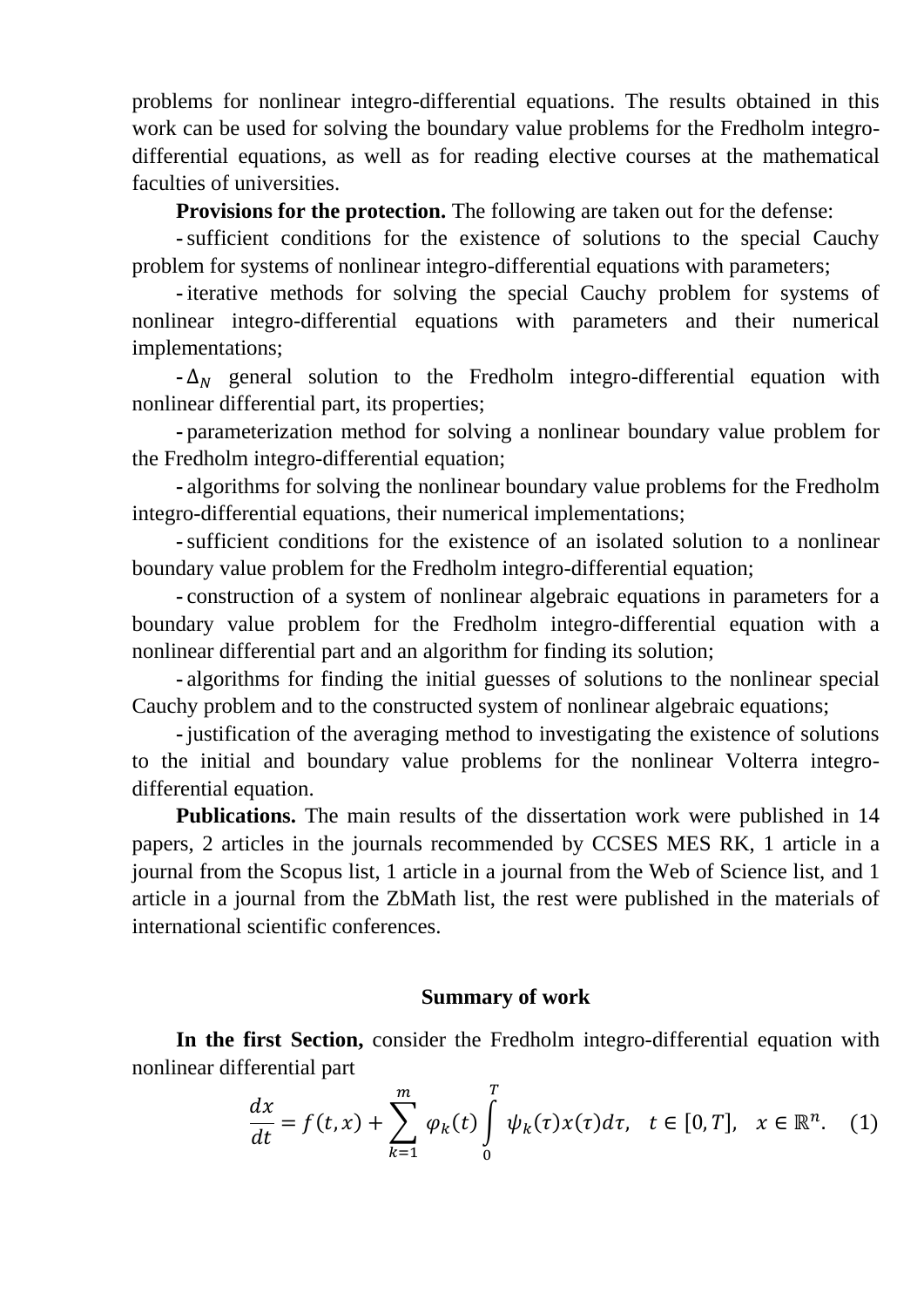By the Dzhumabaev parameterization method, equation (1) is reduced to the system of nonlinear integro-differential equations with parameters

$$
\frac{du_r}{dt} = f(t, u_r + \lambda_r) +
$$
\n
$$
\sum_{k=1}^{m} \varphi_k(t) \sum_{j=1}^{N} \int_{t_{j-1}}^{t_j} \psi_k(\tau) [u_j(\tau) + \lambda_j] d\tau, \quad t \in [t_{r-1}, t_r),
$$
\n(2)

subject to the initial conditions

$$
u_r(t_{r-1}) = 0, \quad r = \overline{1, N}.
$$
 (0.3)

Problem (2), (3) is said to be the special Cauchy problem for a system of nonlinear integro-differential equations with parameters.

Given a vector  $\lambda^{(0)} = (\lambda_1^{(0)}, \lambda_2^{(0)}, ..., \lambda_N^{(0)}) \in \mathbb{R}^{nN}$  and a positive number  $\rho > 0$ , we compose the set  $G^0(\rho) = \{(t, x): t \in [0, T], ||x - x_0(t)|| < \rho\}$ , where  $x_0(t) =$  $\lambda_r^{(0)}$ ,  $t \in [t_{r-1}, t_r)$ ,  $r = \overline{1, N}$ , and  $x_0(T) = \lambda_N^{(0)}$ .

**Condition 1.** *Let the following inequalities be fulfilled:*  $(1)$   $|| f(t, x) || \leq M_0$ ,  $(t, x) \in G^0(\rho)$ ,  $M_0$  *is constant*;

(2) 
$$
M_1 \bar{h} = [M_0 + K_0 (\rho + ||\lambda^{(0)}||)] \bar{h} < \rho
$$
,

*where*

$$
K_0 = \sum_{k=1}^m \max_{t \in [0,T]} ||\varphi_k(t)|| \sum_{j=1}^N \int_{t_{j-1}}^{t_j} ||\psi_k(\tau)|| d\tau.
$$

We introduce the following sets:

$$
G_p^0(\rho) = \{(t, x): t \in [t_{p-1}, t_p), ||x - x_0(t)|| < \rho - M_1(t_p - t)\}, \quad p = \overline{1, N - 1},
$$
  

$$
G_N^0(\rho) = \{(t, x): t \in [t_{N-1}, t_N], ||x - x_0(t)|| < \rho - M_1(t_N - t)\}, \quad N
$$
  

$$
G^0(\Delta_N, \rho) = \bigcup_{r=1}^N G_r^0(\rho).
$$

While solving the boundary value problem for equation (1), we use the limit values of solutions to problem  $(2)$ ,  $(3)$ ,  $\lim$  $\lim_{t \to t_r - 0} u_r(t, \lambda)$ ,  $r = \overline{1, N}$ . In this connection, we consider the following special Cauchy problem on closed subintervals:

$$
\frac{dv_r}{dt} = f(t, v_r + \lambda_r) + \sum_{k=1}^{m} \varphi_k(t) \sum_{j=1}^{N} \int_{t_{j-1}}^{t_j} \psi_k(\tau) [v_j(\tau) + \lambda_j] d\tau, \quad t \in [t_{r-1}, t_r], (4)
$$

$$
v_r(t_{r-1}) = 0, \quad r = \overline{1, N}.
$$
 (5)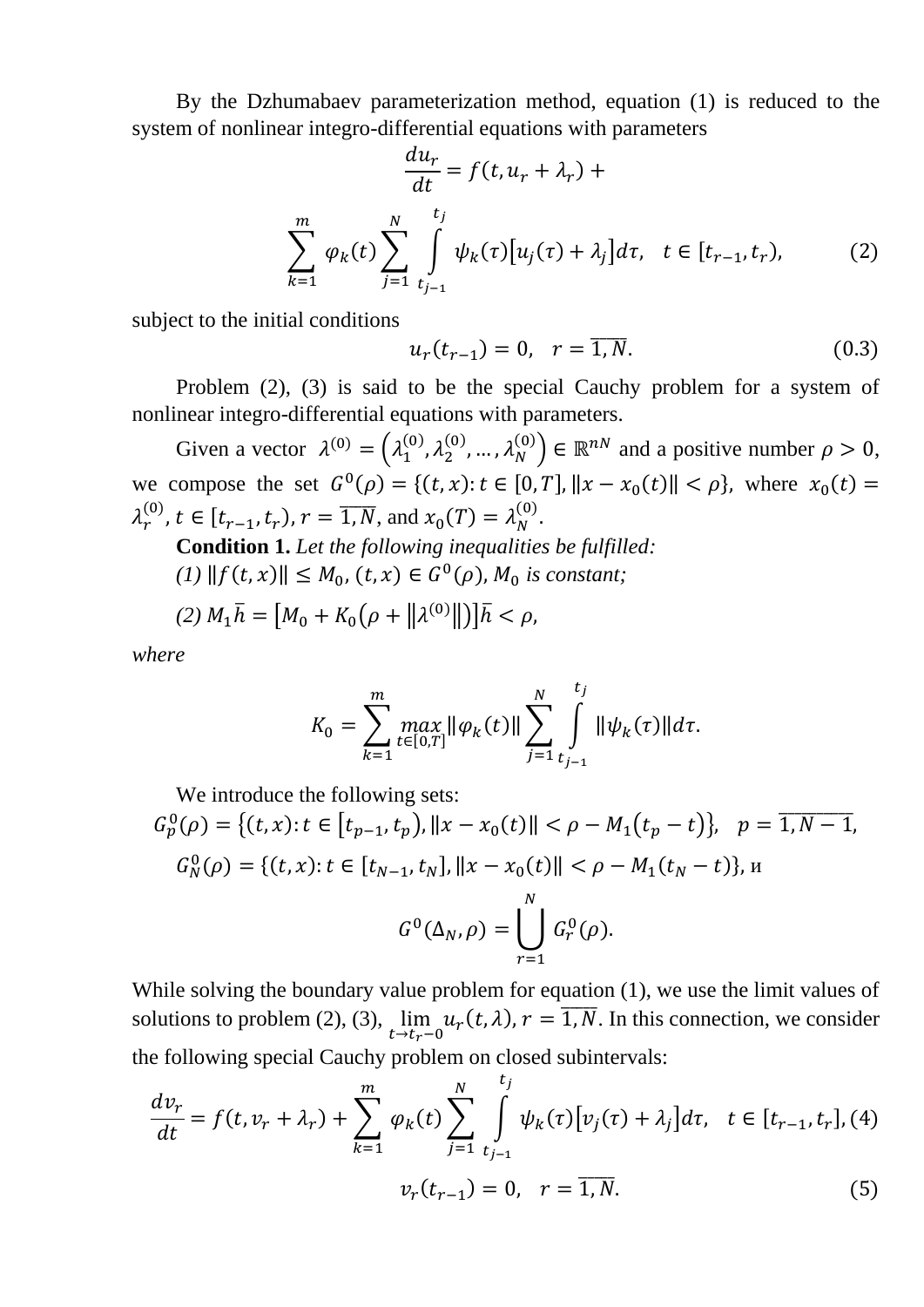The special Cauchy problem as the Cauchy problem for the Fredholm integrodifferential equations is not always solvable. Therefore, we investigate the solvability of the special Cauchy problem (4), (5).

We choose the numbers 
$$
\rho_{\lambda} = \rho - M_1 \overline{h}
$$
,  $\rho_{\nu} = M_1 \overline{h}$ , and construct the sets  
\n
$$
S(\lambda^{(0)}, \rho_{\lambda}) = \left\{ \lambda = (\lambda_1, \lambda_2, ..., \lambda_N) \in \mathbb{R}^{nN} : ||\lambda_r - \lambda_r^{(0)}|| < \rho_{\lambda}, \quad r = \overline{1, N} \right\}.
$$
\n
$$
S(0, \rho_{\nu}) = \left\{ \nu[t] \in \tilde{\mathbb{C}}([0, T], \Delta_N, \mathbb{R}^{nN}) : ||\nu[\cdot]||_3 < \rho_{\nu} \right\}.
$$

Let us introduce the following notation:

$$
G(\Delta_N) = (G_{p,k}(\Delta_N))
$$
 is the  $nm \times nm$  matrix consisting of the  $n \times n$  matrices  

$$
G_{p,k}(\Delta_N) = \sum_{r=1}^N \int_{t_{r-1}}^{t_r} \psi_p(\tau) \int_{t_{r-1}}^{\tau} \varphi_k(s) ds d\tau, \quad p, k = \overline{1, m}.
$$

 $[I - G(\Delta_N)]^{-1} = (R_{k,p}(\Delta_N)), k,p = \overline{1,m}$ , where I is the identity matrix of dimention *nm*,  $R_{k,p}(\Delta_N)$  are the square matrices of dimention *n*.

Next statement establishes sufficient conditions for the existence of a unique solution to the special Cauchy problem for the system of nonlinear integro-differential Fredholm equations with parameters (4), (5).

**Theorem 1.** Let condition 1 be fulfilled, the matrix  $I - G(\Delta_N)$  be invertable and *the following inequalites be valid:*

(i)  $|| f(t, x') - f(t, x'') || \le L_0 ||x' - x''||$ ,  $L_0$  *is constant,*  $(t, x'), (t, x'') \in$  $G^0(\rho);$ 

(ii) 
$$
(L_0 + K_0)\bar{h} < 1
$$
;  
\n(iii)  $\chi \left(M_0 + K_0(\rho_\lambda + ||\lambda^{(0)}||)\right) \bar{h} < \rho_\nu$ , where  
\n
$$
\chi = 1 + \bar{h} \sum_{k=1}^m \max_{t \in [0,T]} ||\varphi_k(t)|| \sum_{p=1}^m ||R_{k,p}(\Delta_N)|| \sum_{j=1}^N \int_{t_{j-1}}^{t_j} ||\psi_p(s)|| ds.
$$

*Then, for any*  $\hat{\lambda} \in S(\lambda^{(0)}, \rho_{\lambda})$ , *there exists a unique function system*  $[t, \hat{\lambda}] =$  $(v_1(t, \hat{\lambda}), v_2(t, \hat{\lambda}), ..., v_N(t, \hat{\lambda}))$ , the solution to the special Cauchy problem (4), (5) *in*  $S(0, \rho_v)$ .

While solving the special Cauchy problem (4), (5) for fixed values of the parameters  $\lambda \in \mathbb{R}^{n}$ , we use iterative processes with damping factors.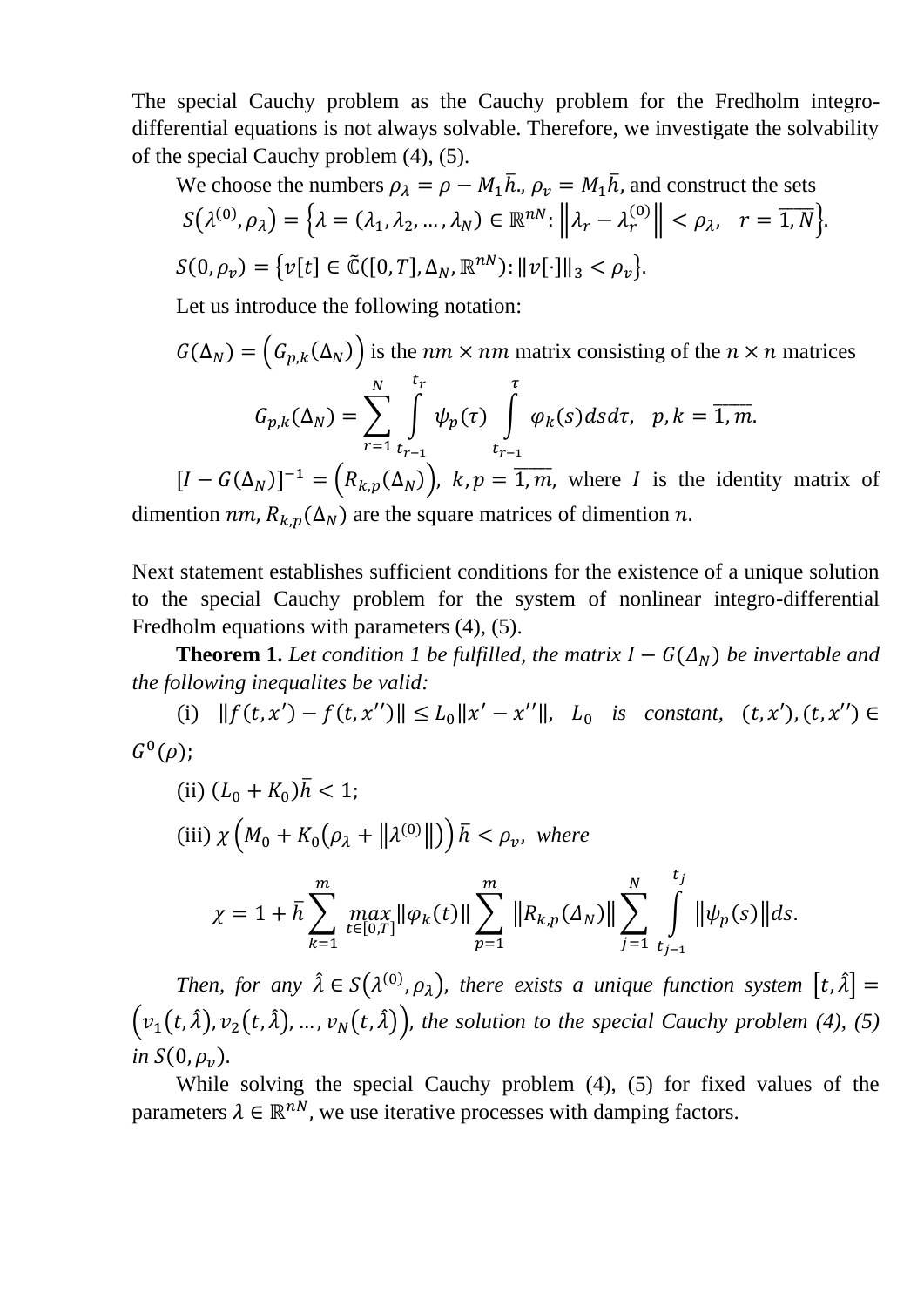Given a vector  $\lambda^{(0)} = (\lambda_1^{(0)}, \lambda_2^{(0)}, ..., \lambda_N^{(0)}) \in \mathbb{R}^{nN}$ , a function system  $u^{(0)}[t] =$  $\left(u_1^{(0)}(t), u_2^{(0)}(t), \ldots, u_N^{(0)}(t)\right) \in \mathbb{C}([0, T], \Delta_N, \mathbb{R}^{nN})$ , and some positive numbers  $\rho, \rho_\lambda$ ,  $\rho_u$ , we compose the folowing sets:

$$
S(\lambda^{(0)}, \rho_{\lambda}) = \left\{ \lambda = (\lambda_1, \lambda_2, ..., \lambda_N) \in \mathbb{R}^{nN} : \max_{r=1, N} \left\| \lambda_r - \lambda_r^{(0)} \right\| < \rho_{\lambda} \right\},
$$
\n
$$
S(u^{(0)}[t], \rho_u) = \left\{ u[t] \in \mathbb{C}([0, T], \Delta_N, \mathbb{R}^{nN}) : \left\| u[\cdot] - u^{(0)}[\cdot] \right\|_2 < \rho_u \right\},
$$
\n
$$
S(x_0(t), \rho) = \left\{ x(t) \in \mathbb{PC}([0, T], \Delta_N, \mathbb{R}^n) : \left\| x - x_0 \right\|_5 < \rho \right\},
$$
\n
$$
G^0(\rho) = \left\{ (t, x) : t \in [0, T], \left\| x - x_0(t) \right\| < \rho \right\},
$$
\n
$$
G^0(\rho) = \left\{ (t, x) : t \in [t_{r-1}, t_r), \left\| x - x_0(t) \right\| < \rho \right\}, \quad r = \overline{1, N} \right\},
$$

where the function  $x_0(t)$  is defined by the equalities

$$
x_0(t) = \lambda_r^{(0)} + u_r^{(0)}(t), \quad t \in [t_{r-1}, t_r), \quad r = \overline{1, N},
$$

$$
x_0(T) = \lambda_N^{(0)} + \lim_{t \to T-0} u_N^{(0)}(t),
$$

and belongs to  $\mathbb{PC}([0, T], \Delta_N, \mathbb{R}^n)$ .

**Condition 2.** *The function*  $f(t, x)$  *has the uniformly continuous partial derivative*  $f'_x(t, x)$  *in*  $G^0(\rho)$ .

We set  $\mathbb{X} = \{v[t] = (v_1(t), v_2(t), ..., v_N(t)) \in \tilde{\mathbb{C}}([0, T], \Delta_N, \mathbb{R}^{nN}) : v_r(t_{r-1}) =$ 0,  $r = \overline{1,N}$ ,  $\mathbb{Y} = \mathbb{C}([0,T], \Delta_N, \mathbb{R}^{nN})$ , and introduce the linear operator  $H: \mathbb{X} \to \mathbb{Y}$  in the following way:

$$
Hv[t] = w^{(1)}[t],
$$

where

$$
w^{(1)}[t] = \left(w_1^{(1)}(t), w_2^{(1)}(t), \dots, w_N^{(1)}(t)\right),
$$
  

$$
w_r^{(1)}(t) = \dot{v}_r(t) - \sum_{k=1}^m \varphi_k(t) \sum_{j=1}^N \int_{t_{j-1}}^{t_j} \psi_k(\tau) v_j(\tau) d\tau, \quad t \in [t_{r-1}, t_r], \quad r = \overline{1, N}
$$

The domain of *H* is  $D(H) = \{v[t] = (v_1(t), v_2(t), ..., v_N(t)) \in \mathbb{X}$ , where  $v_r(t)$ is continuously differentiable on  $[t_{r-1}, t_r]$ ,  $r = \overline{1, N}$ .

We can now rewrite the special Cauchy problem (4), (5) with  $\lambda = \hat{\lambda} \in$  $S(\lambda^{(0)}, \rho_{\lambda})$  in the form of the nonlinear operator equation

$$
Hv[t] + F(v[t], \hat{\lambda}) = 0 \tag{6}
$$

with

$$
F(v[t], \hat{\lambda}) = (w_1^{(2)}(t, \hat{\lambda}), w_2^{(2)}(t, \hat{\lambda}), ..., w_N^{(2)}(t, \hat{\lambda})),
$$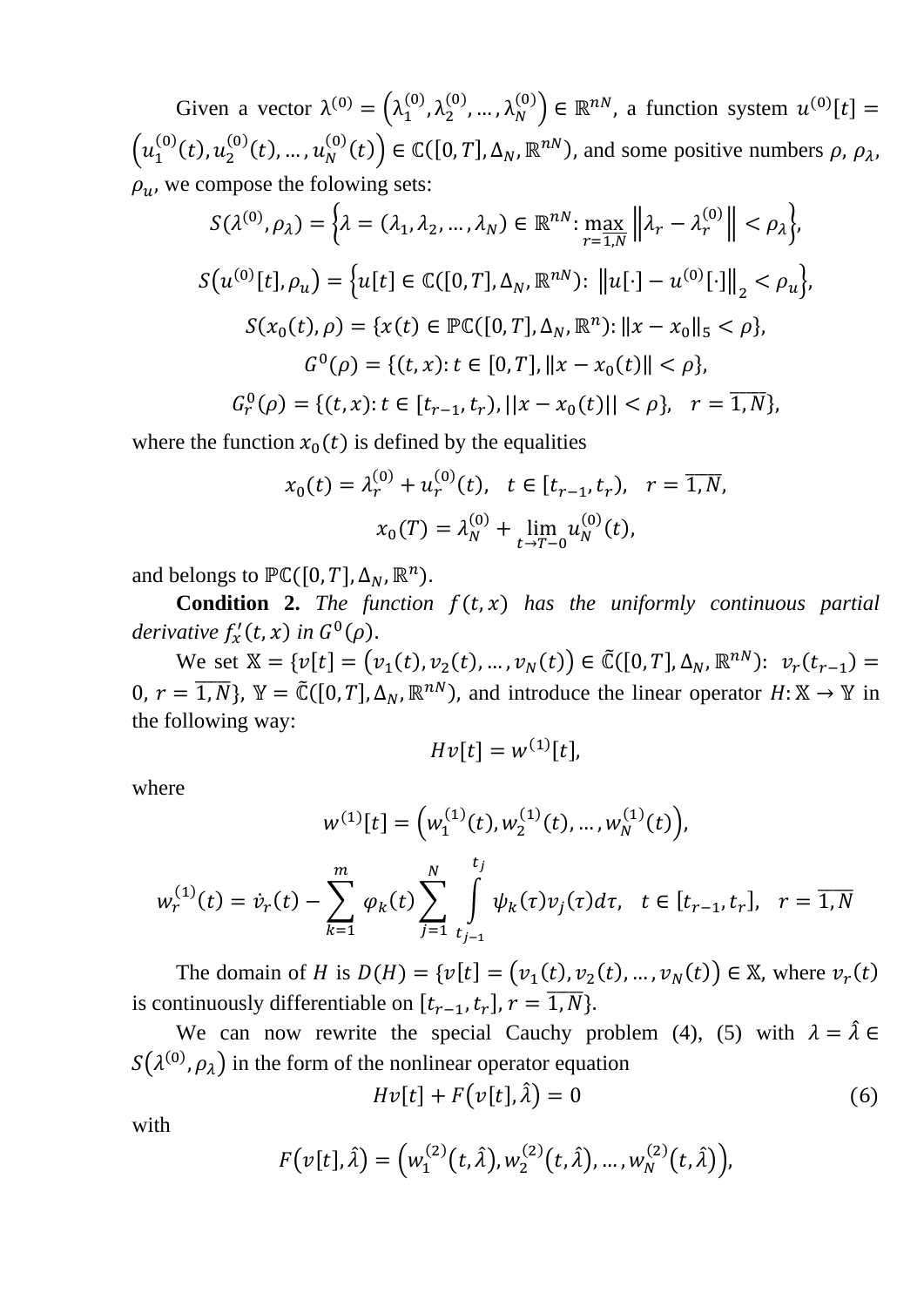$$
w_r^{(2)}(t,\hat{\lambda}) = -f(t, v_r(t) + \hat{\lambda}_r) - \sum_{k=1}^m \varphi_k(t) \sum_{j=1}^N \int_{t_{j-1}}^{t_j} \psi_k(\tau) d\tau \hat{\lambda}_j,
$$
  

$$
t \in [t_{r-1}, t_r], \quad r = \overline{1, N}.
$$

Condition 2 guarenties the existence and uniform continuity of the Frechet derivative  $F'_{v}(v[t], \hat{\lambda})$  in  $S(v^{(0)}[t], \rho_u)$ , which can be written in the form:

$$
F'_{v}(v[t],\hat{\lambda}) = diag\left\{-\frac{\partial f(t,v_1(t) + \hat{\lambda}_1)}{\partial x}, \dots, -\frac{\partial f(t,v_N(t) + \hat{\lambda}_N)}{\partial x}\right\}.
$$

Let  $\mathbb{L}(\mathbb{Y}, \mathbb{X})$  be the space of linear bounded operators:  $\Lambda: \mathbb{Y} \to \mathbb{X}$  with the induced norm.

Fix  $\hat{\lambda} \in S(\lambda^{(0)}, \rho_{\lambda}), \hat{v}^{(0)}[t] \in S(v^{(0)}[t], \rho_u) \cap D(H)$ , and  $\hat{\rho}_u > 0$ . **Theorem 2.** *Let the following conditions be fulfilled:* (i)  $F'_{v}(v[t], \hat{\lambda})$  is uniformly continuous in  $S(\hat{v}^{(0)}[t], \hat{\rho}_{u})$ ;

(ii) *the operator*  $H + F'_{v}(v[t], \hat{\lambda})$ :  $X \to Y$  *has a bounded inverse and*  $\Vert [H +$  $\|F'_{v}(v[t],\hat{\lambda})\|^{-1}\|_{\mathbb{L}(\mathbb{Y},\mathbb{X})} \leq \hat{\chi}$  for all  $v[t] \in S(\hat{v}^{(0)}[t],\hat{\rho}_u)$ ,  $\hat{\chi}$  is constant;

(iii)  $\hat{\chi} \left\| H \hat{v}^{(0)}[\cdot] + F(\hat{v}^{(0)}[\cdot], \hat{\lambda}) \right\|_3 < \hat{\rho}_u$ .

*Then there exist numbers*  $\alpha_k \geq 1$ ,  $k = 0, 1, 2, \dots$ , *such that the sequence*  $\{\hat{v}^{(k)}[t]\}$ , generated by the iterative process

$$
\hat{v}^{(k+1)}[t] = \hat{v}^{(k)}[t] - \frac{1}{\alpha_k} [H + F'_{v}(\hat{v}^{(k)}[t], \hat{\lambda})]^{-1}
$$

$$
\times [H\hat{v}^{(k)}[t] + F(\hat{v}^{(k)}[t], \hat{\lambda})], \quad k = 0, 1, 2, ...,
$$

*converges to*  $\nu[t, \hat{\lambda}]$ , *an isolated solution to equation* (6) in  $S(\hat{v}^{(0)}[t], \hat{\rho}_u)$ , *and the following estimate holds:*

$$
\left\|v\right[\cdot,\hat{\lambda}\right]-\hat{v}^{(0)}\left[\cdot\right]\right\|_{3} \leq \chi\left\|H\hat{v}^{(0)}\left[\cdot\right]+\bar{F}\left(\hat{v}^{(0)}\left[\cdot\right],\hat{\lambda}\right)\right\|_{3}.
$$

Consider the special Cauchy problem for the system of linear Fredholm integrodifferential equations with parameters

$$
\frac{d\vartheta_r}{dt} = f'_x(t, v_r(t) + \hat{\lambda}_r)\vartheta_r +
$$
  
+ 
$$
\sum_{k=1}^m \varphi_k(t) \sum_{j=1}^N \int_{t_{j-1}}^{t_j} \psi_k(\tau)\vartheta_j(\tau) d\tau + g_r(t), \quad t \in [t_{r-1}, t_r],
$$
 (7)  

$$
\vartheta_r(t_{r-1}) = 0, \quad r = \overline{1, N}.
$$

×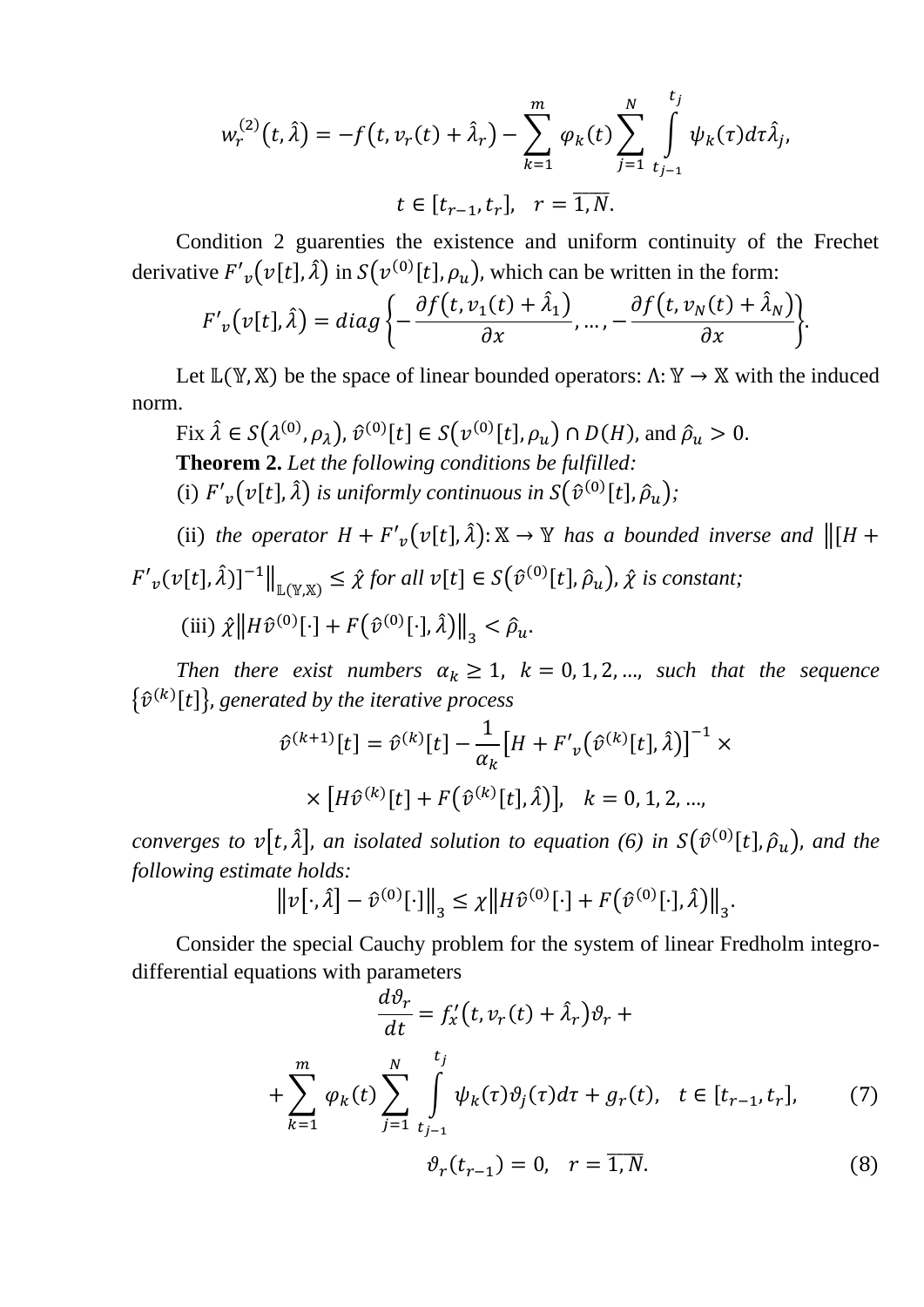Theorem 1 and the interrelation between the special Cauchy problem (4), (5) and operator equation (6) yield the following assertion.

**Theorem 3.** *Let condition 2 be fulfilled, the special Cauchy problem (7), (8) be*  well-posed with constant  $\hat{\chi}$  for all  $v[t] \in S(\hat{v}^{(0)}[t], \hat{\rho}_u)$ , and the following inequality *be valid:*

$$
\hat{\chi} \max_{r=1, Nt \in [t_{r-1}, t_r]} \left\| \dot{\hat{v}}_r^{(0)}(t) - f\left(t, \hat{v}_r^{(0)}(t) + \hat{\lambda}_r\right) - \right\|_{\kappa=1}^m \varphi_k(t) \sum_{j=1}^N \int_{t_{j-1}}^{t_j} \psi_k(\tau) \left[ \hat{v}_j^{(0)}(\tau) + \hat{\lambda}_j \right] d\tau \right\| < \hat{\rho}_u.
$$

*Then there exist numbers*  $\alpha_k \geq 1$ ,  $k = 0, 1, 2, \dots$ , *such that the sequence*  $\{\hat{v}^{(k)}[t]\}\$ , generated by the iterative process

$$
\hat{v}^{(k+1)}[t] = \hat{v}^{(k)}[t] + \Delta v^{(k)}[t,\hat{\lambda}], \quad k = 0, 1, 2, ...,
$$

where  $\Delta v^{(k)}[t, \hat{\lambda}]$  is the solution to the special Cauchy problem for the system of *linear integro-differential equations with parameters*

$$
\frac{d\Delta v_r}{dt} = f'_x(t, v_r^{(k)}(t, \hat{\lambda}_1, ..., \hat{\lambda}_N) + \hat{\lambda}_r) \Delta v_r +
$$
\n
$$
+ \sum_{k=1}^m \varphi_k(t) \sum_{j=1}^N \int_{t_{j-1}}^{t_j} \psi_k(\tau) \Delta v_j(\tau) d\tau - \frac{1}{\alpha_k} \Big\{ \dot{v}_r^{(k)}(t, \hat{\lambda}_1, ..., \hat{\lambda}_N) -
$$
\n
$$
- \sum_{k=1}^m \varphi_k(t) \sum_{j=1}^N \int_{t_{j-1}}^{t_j} \psi_k(\tau) \Big[ v_j^{(k)}(\tau, \hat{\lambda}_1, ..., \hat{\lambda}_N) + \hat{\lambda}_j \Big] d\tau -
$$
\n
$$
- f(t, v_r^{(k)}(t, \hat{\lambda}_1, ..., \hat{\lambda}_N) + \hat{\lambda}_r) \Big\}, \quad t \in [t_{r-1}, t_r],
$$
\n
$$
\Delta v_r(t_{r-1}, \hat{\lambda}_1, ..., \hat{\lambda}_N) = 0, \quad r = \overline{1, N},
$$

*converges to*  $\nu[t, \hat{\lambda}]$ , *an isolated solution to problem* (4), (5) *in*  $S(\hat{v}^{(0)}[t], \hat{\rho}_u)$ , *and*  $\left\|v\right[\cdot,\hat{\lambda}] - \hat{v}^{(0)}\left[\cdot\right]\right\|_3 \leq \hat{\chi} \max_{r=1}$  $r=1,N$ max  $\max_{t \in [t_{r-1}, t_r]} \left\| \hat{v}_r^{(0)}(t) - f\left(t, \hat{v}_r^{(0)}(t) + \hat{\lambda}_r\right) - \right\|$ −∑  $\boldsymbol{m}$  $k=1$  $\varphi_k(t)\sum$  $\boldsymbol{N}$  $j=1$ ∫  $t_j$  $t_{j-1}$  $\psi_k(\tau) \left| \widehat{v} \right\rangle$  $\hat{a}_j^{(0)}(\tau) + \hat{\lambda}_j d\tau$ .

**In the second Section,** by using the solution to the special Cauchy problem (4), (5), a general solution to equation (1) is constructed, and its properties are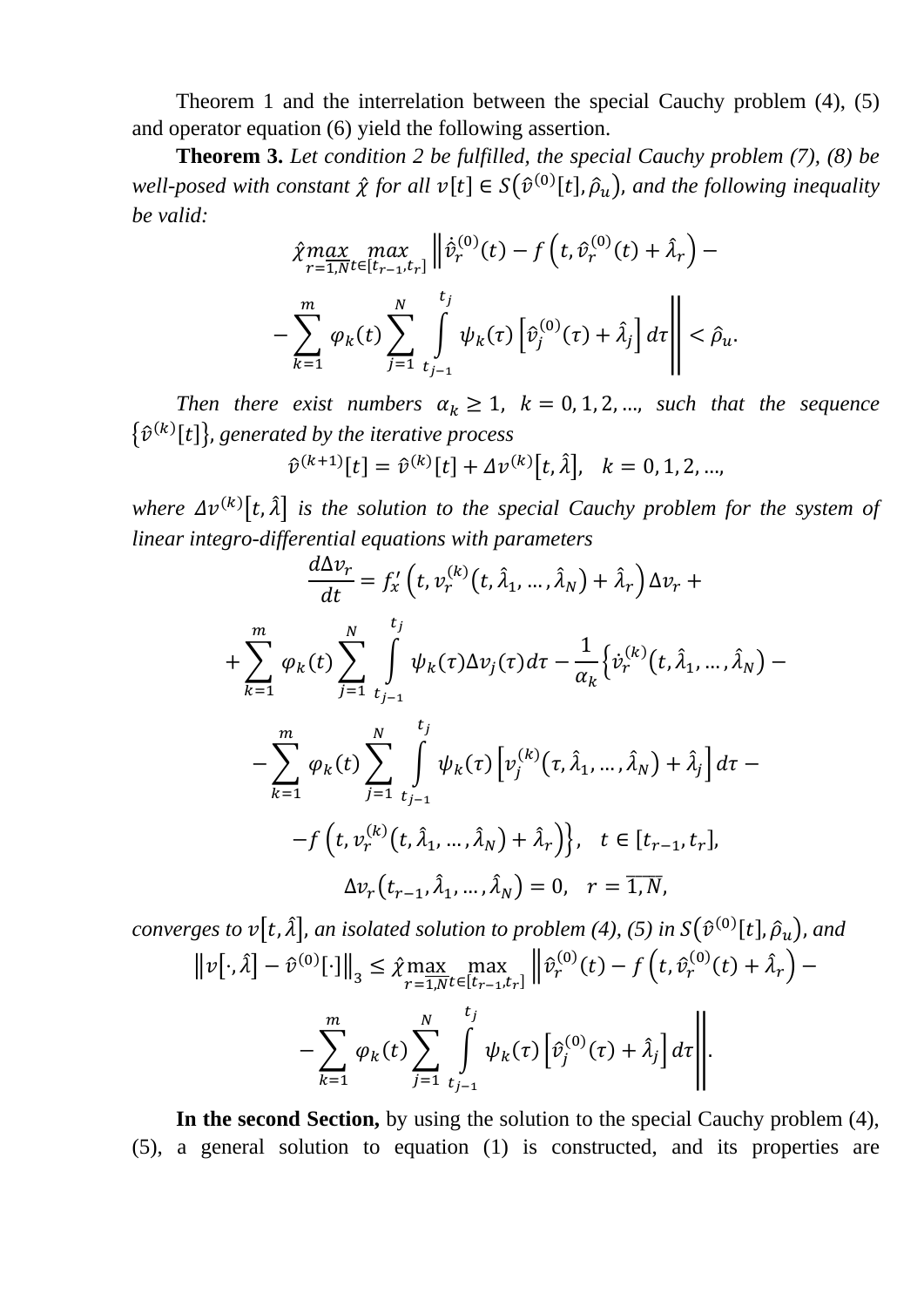established. Taking into account the relationship between the special Cauchy problems (2), (3) and (4), (5), we give the following definition.

**Definition 1.** Let the function system  $v[t, \lambda] = (v_1(t, \lambda), v_2(t, \lambda), ..., v_N(t, \lambda)) \in$  $S(0, \rho_v)$  be a solution to the special Cauchy problem (4), (5) with the parameter  $(\lambda_1, \lambda_2, ..., \lambda_N) \in S(\lambda^{(0)}, \rho_\lambda)$ . Then the function  $x(\Delta_N, t, \lambda)$ , given by the equalities  $x(\Delta_N, t, \lambda) = \lambda_r + v_r(t, \lambda)$  for  $t \in [t_{r-1}, t_r)$ ,  $r = \overline{1, N}$ , and  $x(\Delta_N, T, \lambda) = \lambda_N +$  $v_N(T, \lambda)$ , is called a  $\Delta_N$  general solution to equation (1) in  $G^0(\Delta_N, \rho)$ .

**Theorem 4.** Let a piecewise continuous on  $[0, T]$  function  $\tilde{x}(t)$  with the *possible discontinuity points*  $t = t_p$ ,  $p = \overline{1, N-1}$ , *be given, and*  $(t, \tilde{x}(t)) \in$  $G^0(\Delta_N, \rho)$ . Assume that the function  $\tilde{x}(t)$  has a continuous derivative and satisfies *equation (1) for all t*  $\in (0, T)\{t_p, p = \overline{1, N-1}\}$ . *Then there exists a unique*  $\tilde{\lambda} =$  $(\tilde{\lambda}_1, \tilde{\lambda}_2, ..., \tilde{\lambda}_N) \in S(\lambda^{(0)}, \rho_\lambda)$ , such that the equality  $(\Delta_N, t, \lambda^*) = x^*(t)$  holds for all  $t \in [0, T].$ 

**Corollary 1.** Let  $x^*(t)$  be a solution to equation (1), and  $(t, x^*(t)) \in$  $G^0(\Delta_N, \rho)$ . Then there exists a unique  $\lambda^* = (\lambda_1^*, \lambda_2^*, ..., \lambda_N^*) \in S(\lambda^{(0)}, \rho_\lambda)$ , such that *the equality*  $x(\Delta_N, t, \lambda^*) = x^*(t)$  *holds for all*  $t \in [0, T]$ .

The nonlinear boundary value problem for the Fredholm integro-differential equation (1) with the boundary condition

$$
g[x(0), x(T)] = 0 \tag{10}
$$

is considered.

The  $\Delta_N$  general solution to equation (1) allows us to reduce the solvability of boundary value problem (1), (10) to the solvability of the system of nonlinear algebraic equations in parameters

$$
Q_*(\Delta_N; \lambda) = 0, \quad \lambda \in \mathbb{R}^{nN}.
$$
 (11)

**Theorem 5.** Let the function  $x^*(t)$  be a solution to problem (1), (10) and  $(t, x^*(t)) \in G^0(\Delta_N, \rho)$ . Then the vector  $\lambda^* = (\lambda_1^*, \lambda_2^*, \dots, \lambda_N^*) \in S(\lambda^{(0)}, \rho_{\lambda})$  with *elements*  $\lambda_r^* = x^*(t_{r-1})$ ,  $r = \overline{1, N}$ , *is a solution to equation (11). Vice versa, if*  $\tilde{\lambda} =$  $(\tilde{\lambda}_1, \tilde{\lambda}_2, ..., \tilde{\lambda}_N) \in S(\lambda^{(0)}, \rho_{\lambda})$  is a solution to equation (11), then the function  $\tilde{x}(t) =$  $x(\Delta_N, t, \lambda)$  is a solution to problem (1), (10) and  $\bigl(t, \tilde{x}(t)\bigr) \in G^0(\Delta_N, \rho)$ .

To solve the system of nonlinear algebraic equations (11), we use the following statement.

**Theorem 6.** *Let the following conditions be fulfilled:* (*i*) *the Jacobi matrix*  $\frac{\partial Q_*(\Delta_N; \lambda)}{\partial \lambda}$  $\frac{(\Delta_N;\lambda)}{\partial \lambda}$  is uniformly continuous in  $S(\lambda^{(0)},\rho_{\lambda})$ ;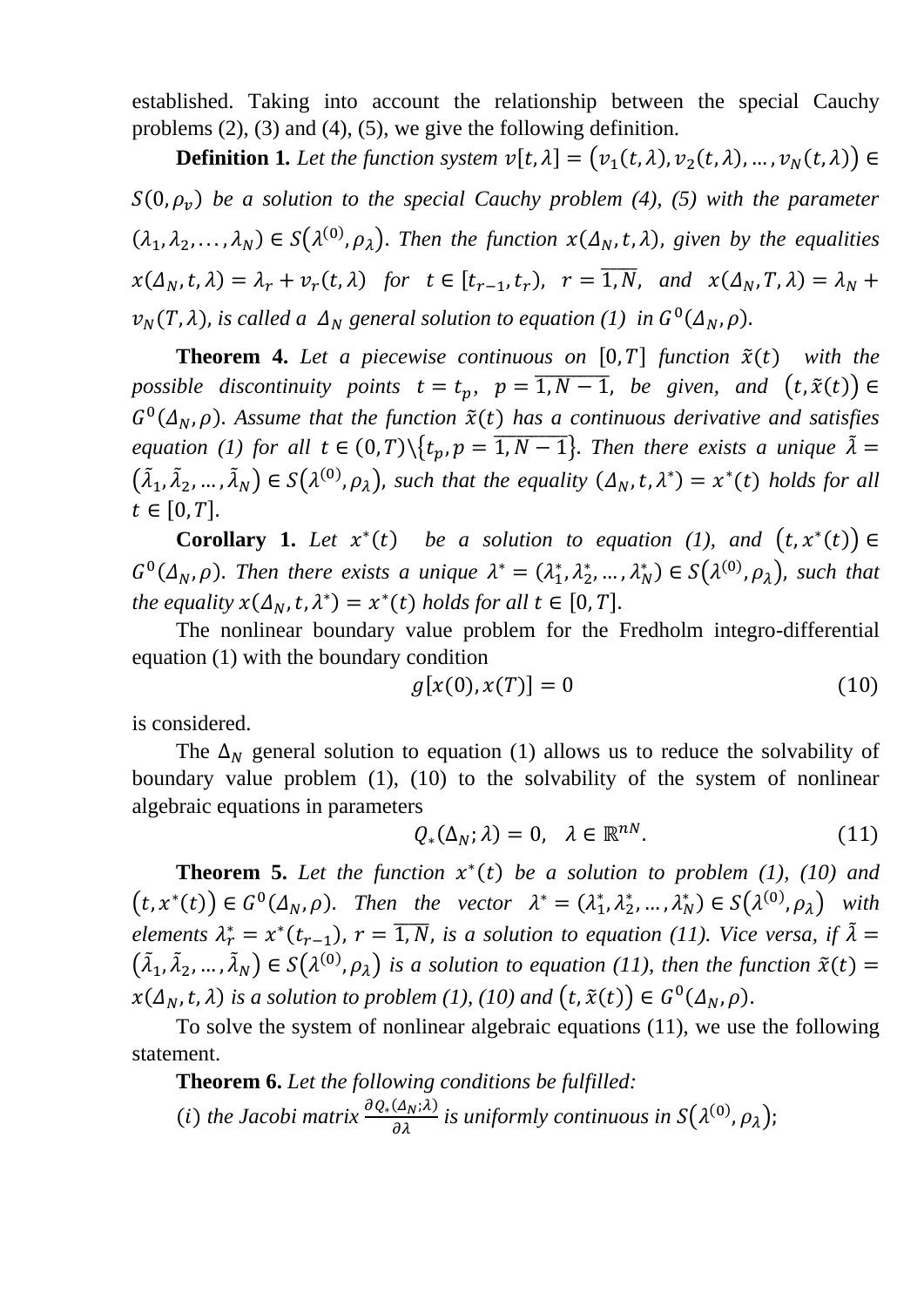$$
(ii) \frac{\partial Q_*(\Delta_N;\lambda)}{\partial \lambda} \text{ is invertible and } \left\| \left[ \frac{\partial Q_*(\Delta_N;\lambda)}{\partial \lambda} \right]^{-1} \right\| \leq \gamma^* \text{ for all } \lambda \in S(\lambda^{(0)},\rho_{\lambda}), \gamma^*
$$

*constant;*

(*iii*)  $\gamma^* \| Q_* (\Delta_N; \lambda^{(0)}) \| < \rho_\lambda.$ 

*Then there exists*  $\alpha_0 \geq 1$  *such that for any*  $\alpha \geq \alpha_0$  *the sequence*  $\alpha \geq \alpha_0$ *generated by the iterative process*

$$
\lambda^{(k+1)} = \lambda^{(k)} - \frac{1}{\alpha} \left[ \frac{\partial Q_*(\Delta_N; \lambda^{(k)})}{\partial \lambda} \right]^{-1} Q_*(\Delta_N; \lambda^{(k)}), \quad k = 0, 1, 2, ...,
$$

converges to  $\lambda^*$ , an isolated solution to equation (11) in  $S(\lambda^{(0)},\rho_\lambda)$  and

$$
\left\|\lambda^* - \lambda^{(0)}\right\| \leq \gamma^* \left\|Q_*\left(\Delta_N;\lambda^{(0)}\right)\right\|.
$$

This section also discusses the quasilinear Fredholm integro-differential equation

$$
\frac{dx}{dt} = A(t)x + \sum_{k=1}^{m} \varphi_k(t) \int_{0}^{T} \psi_k(\tau) x(\tau) d\tau + f_0(t) + \varepsilon f(t, x), \tag{12}
$$

Applying the parametrization method to equation (12) for the  $\Delta_N$  partition, we obtain the special Cauchy problem with parameters of the form

$$
\frac{du_r}{dt} = A(t)(u_r + \lambda_r) + \sum_{k=1}^m \varphi_k(t) \sum_{j=1}^N \int_{t_{j-1}}^{t_j} \psi_k(\tau) [u_j(\tau) + \lambda_j] d\tau + f_0(t) +
$$
  
+ $\varepsilon f(t, u_r + \lambda_r), \quad t \in [t_{r-1}, t_r),$  (13)

$$
u_r(t_{r-1}) = 0, \quad r = \overline{1, N}.
$$
 (14)

Let  $y(\Delta_N, t, \lambda)$  be the  $\Delta_N$  general solution to the linear integro-differential equation

$$
\frac{dy}{dt} = A(t)y + \sum_{k=1}^{m} \varphi_k(t) \int_{0}^{T} \psi_k(\tau) y(\tau) d\tau + f_0(t), \quad t \in [0, T], \quad y \in \mathbb{R}^n. \tag{15}
$$

Equation (15) is reduced to the special Cauchy problem

$$
\frac{dv_r}{dt} = A(t)(v_r + \lambda_r) + \sum_{k=1}^m \varphi_k(t) \sum_{j=1}^N \int_{t_{j-1}}^{t_j} \psi_k(\tau) [v_j(\tau) + \lambda_j] d\tau +
$$

$$
+f_0(t), \t t \in [t_{r-1}, t_r), \t (16)
$$

$$
u_r(t_{r-1}) = 0, \quad r = \overline{1, N}.
$$
 (17)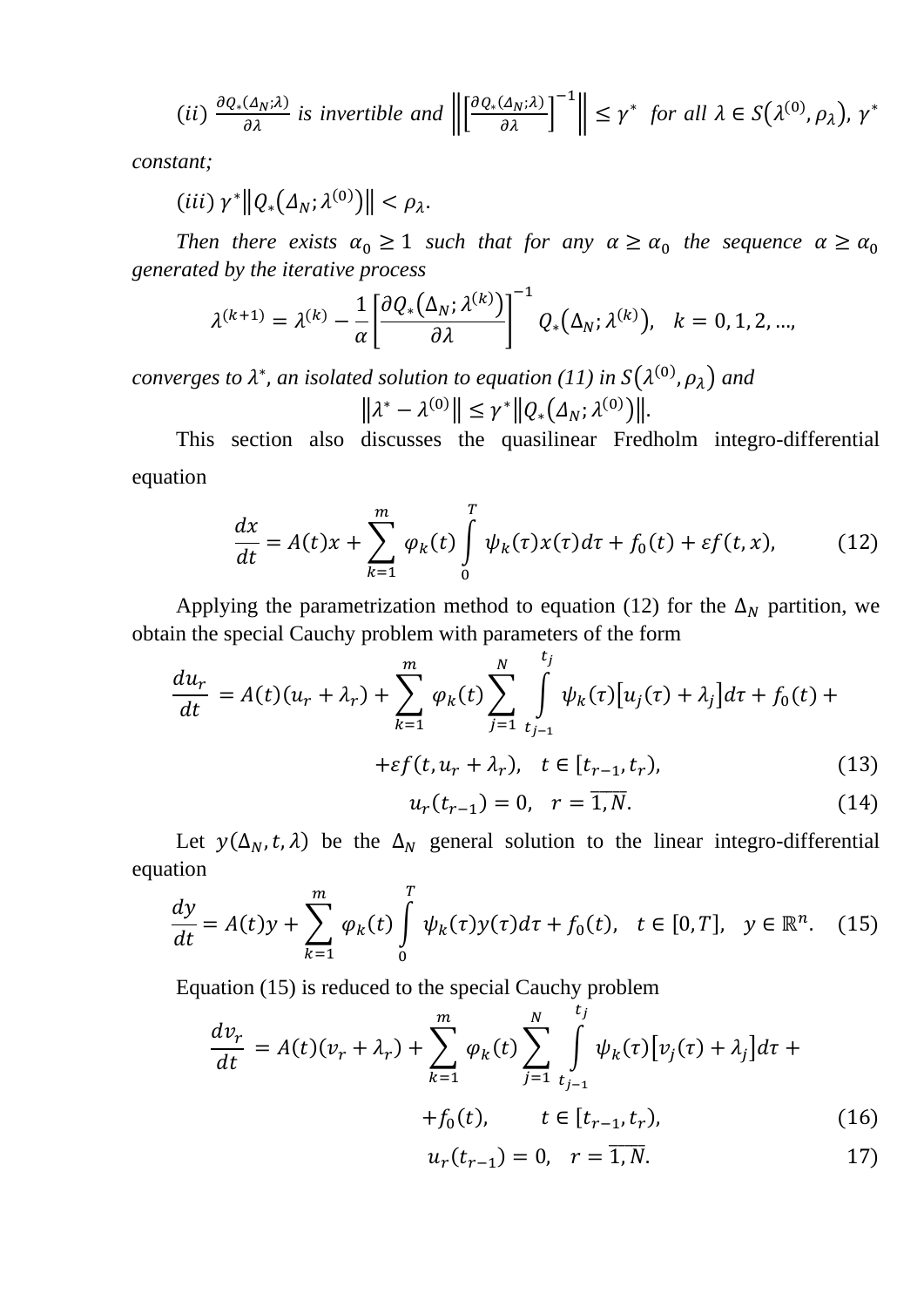Given a vector  $\lambda^{(0)} = (\lambda_1^{(0)}, \lambda_2^{(0)}, ..., \lambda_N^{(0)}) \in \mathbb{R}^{nN}$  and numbers  $\rho_{\lambda} > 0$ ,  $\rho > \rho_{\lambda}$ ,  $\rho_v = \rho - \rho_\lambda$ , we choose the piecewise continuous on [0, T] function  $y^{(0)}(t) =$  $y(\Delta_N, t, \lambda^{(0)})$  the function system  $v^{(0)}[t] = (v_1^{(0)}(t), v_2^{(0)}(t), ..., v_N^{(0)}(t))$  with elements  $v_r^{(0)}(t) = y^{(0)}(t) - \lambda_r^{(0)}$ ,  $t \in [t_{r-1}, t_r)$ ,  $r = \overline{1, N}$ , and compose the following sets:

$$
G^{0}(\rho) = \{(t, x): t \in [0, T], ||x - y^{(0)}(t)|| < \rho\},
$$
  
\n
$$
S(\lambda^{(0)}, \rho_{\lambda}) = \left\{\lambda = (\lambda_{1}, \lambda_{2}, ..., \lambda_{N}) \in \mathbb{R}^{nN}: ||\lambda_{r} - \lambda_{r}^{(0)}|| < \rho_{\lambda}, r = \overline{1, N}\right\},
$$
  
\n
$$
S(v^{(0)}[t], \rho_{v}) = \left\{u[t] \in \mathbb{C}([0, T], \Delta_{N}, \mathbb{R}^{nN}): ||u[\cdot] - v^{(0)}[\cdot]||_{2} < \rho_{v}\right\},
$$
  
\n
$$
G_{p}^{0}(\rho) = \left\{(t, x): t \in [t_{p-1}, t_{p}), ||x - y^{(0)}(t)|| < \rho\right\}, p = \overline{1, N - 1},
$$
  
\n
$$
G_{N}^{0}(\rho) = \left\{(t, x): t \in [t_{N-1}, t_{N}], ||x - y^{(0)}(t)|| < \rho\right\}, \text{ and}
$$
  
\n
$$
G^{0}(\Delta_{N}, \rho) = \bigcup_{r=1}^{N} G_{r}^{0}(\rho).
$$

We represent problem (13), (14) as an operator equation and apply an iterative process for finding its solution. We introduce a linear operator  $H: X \to Y$  in the following way:

$$
Hu[t] = (w_1^{(1)}(t), w_2^{(1)}(t), ..., w_N^{(1)}(t)),
$$

where

$$
w_r^{(1)}(t) = \dot{u}_r(t) - A(t)u_r - \sum_{k=1}^m \varphi_k(t) \sum_{j=1}^N \int_{t_{j-1}}^{t_j} \psi_k(\tau)u_j(\tau)d\tau,
$$
  

$$
t \in [t_{r-1}, t_r), \qquad r = \overline{1, N}.
$$

We can now write down the special Cauchy problem  $(13)$ ,  $(14)$  in the form of the nonlinear operator equation

$$
Hu[t] = \varepsilon F(u[t], \lambda) + F_0[t, \lambda],
$$

where

$$
F(u[t], \lambda) = (w_1^{(2)}(t), w_2^{(2)}(t), \dots, w_N^{(2)}(t)),
$$
  

$$
w_r^{(2)}(t) = f(t, u_r(t) + \lambda_r), \quad t \in [t_{r-1}, t_r), \quad r = \overline{1, N}.
$$

**Theorem 7.** *Let the special Cauchy problem (16), (17) be well-posed with a constant and the following inequalities be valid:*

(i)  $|| f(t, x') - f(t, x'') || \le L || x' - x'' ||$ , *L* is constant.,  $(t, x'), (t, x'') \in G^{0}(\rho)$ ;

(ii) 
$$
q_{\varepsilon} = \varepsilon \chi L < 1;
$$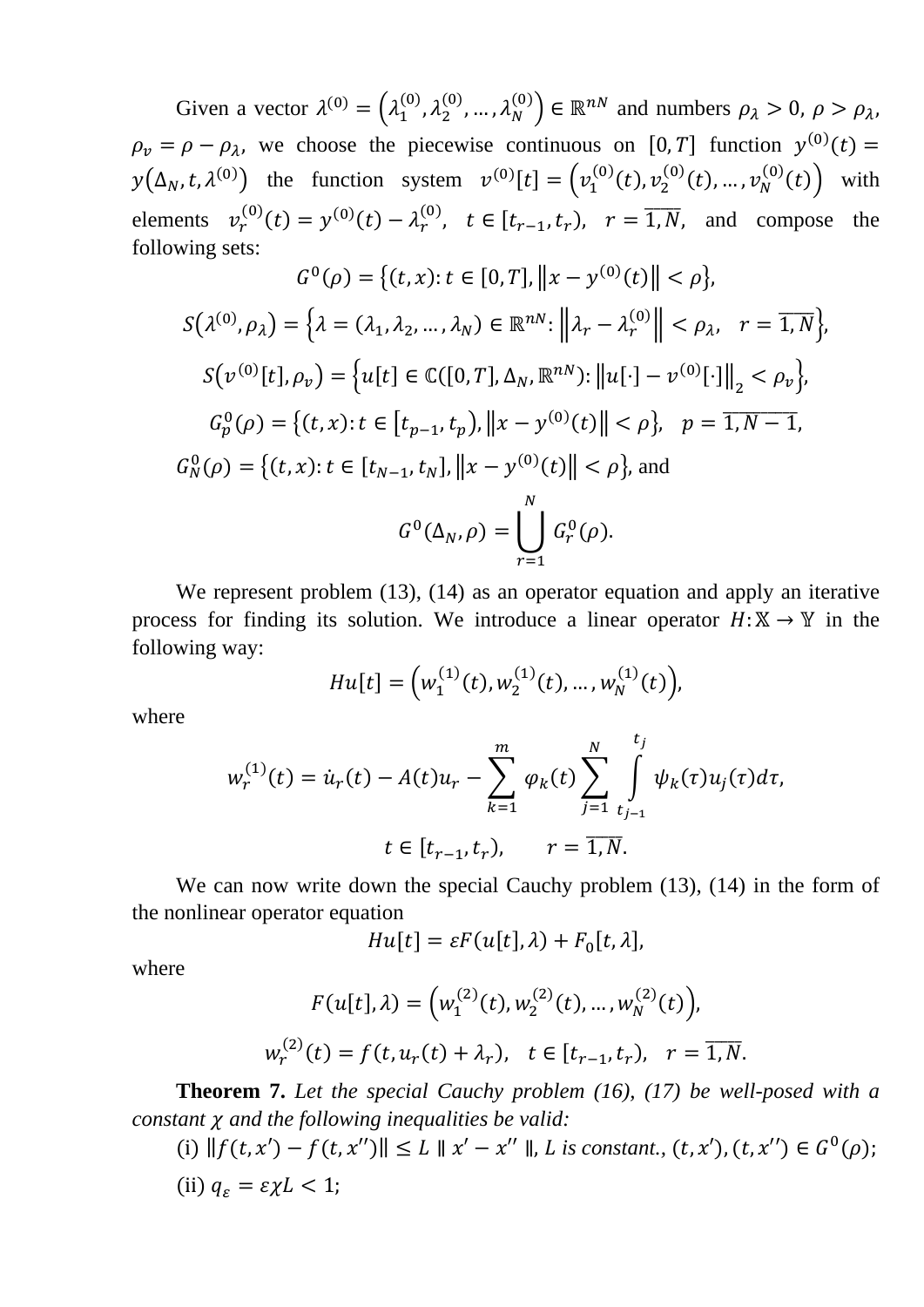$$
\text{(iii)}\,\frac{1}{1-q_{\varepsilon}}\varepsilon\chi\max_{r=1,N}\sup_{t\in[t_{r-1},t_r)}\|f(t,\nu_r(t,\lambda)+\lambda_r)\|<\rho_v\text{ for all }\lambda\in S\big(\lambda^{(0)},\rho_\lambda\big).
$$

Then for any  $\lambda \in S(\lambda^{(0)}, \rho_{\lambda})$  there exists a unique function system  $u[t, \lambda, \varepsilon] =$  $(u_1(t, \lambda, \varepsilon), u_2(t, \lambda, \varepsilon), ..., u_N(t, \lambda, \varepsilon))$ , the solution to the special Cauchy problem (13), (14) belonging to  $S(v^{(0)}[t], \rho_v)$  and the following inequality is true:

$$
||u[\cdot,\lambda,\varepsilon]-v[\cdot,\lambda]||_2 \leq \frac{1}{1-q_{\varepsilon}} \varepsilon \chi \max_{r=1,N} \sup_{t\in [t_{r-1},t_r)} ||f(t,v_r(t,\lambda)+\lambda_r)||.
$$

**Definition** 2. Let a function system  $u[t, \lambda, \varepsilon] =$  $(u_1(t, \lambda, \varepsilon), u_2(t, \lambda, \varepsilon), ..., u_N(t, \lambda, \varepsilon)) \in S(v[t, \lambda], \rho_v)$  be the unique solution to the special Cauchy problem *(13), (14)* with the parameter  $\lambda = (\lambda_1, \lambda_2, ..., \lambda_N) \in$  $S(\lambda^{(0)}, \rho_{\lambda})$ . Then the function  $x(\Delta_N, t, \lambda, \varepsilon)$ , given by the equalities

$$
x(\Delta_N, t, \lambda, \varepsilon) = \lambda_r + u_r(t, \lambda, \varepsilon)
$$
 for  $t \in [t_{r-1}, t_r)$ ,  $r = \overline{1, N}$ , and

$$
x(\Delta_N, T, \lambda, \varepsilon) = \lambda_N + \lim_{t \to T-0} u_N(t, \lambda, \varepsilon)
$$

is said to be a  $\Delta_N$  general solution to equation (12) in  $G^0(\Delta_N, \rho)$ .

Definition 2 and theorem 7 imply the following assertion.

**Theorem 8.** *Under conditions of Theorem 7, there exists a function*   $x(\Delta_N, t, \lambda, \varepsilon)$ , which is a unique  $\Delta_N$  general solution to equation (12) in  $G^0(\Delta_N, \rho)$ , *and this function can be represented in the form*

$$
x(\Delta_N, t, \lambda, \varepsilon) = y(\Delta_N, t, \lambda) + \Delta x(\Delta_N, t, \lambda, \varepsilon),
$$

*where the function*  $\Delta x(\Delta_N, t, \lambda, \varepsilon)$  *is compiled by the equalities*  $\Delta x(\Delta_N, t, \lambda, \varepsilon) = u_r(t, \lambda, \varepsilon) - v_r(t, \lambda)$ , for  $t \in [t_{r-1}, t_r)$ ,  $r = \overline{1, N}$ ,

$$
\Delta x(\Delta_N, T, \lambda, \varepsilon) = \lim_{t \to T-0} u_N(t, \lambda, \varepsilon) - \lim_{t \to T-0} v_N(t, \lambda).
$$

*Moreover, the following estimate is valid:*

$$
\sup_{t\in[0,T)}\|\Delta x(\Delta_N,t,\lambda,\varepsilon)\| \leq \frac{1}{1-q_\varepsilon}\mathop{\rm{exp}}_{r=1,N} \sup_{t\in[t_{r-1},t_r)}\|f(t,v_r(t,\lambda)+\lambda_r)\|.
$$

In Subsection 2.4, we study the solvability of the quasilinear boundary value problem for the Fredholm integro-differential equation

$$
\frac{dx}{dt} = A(t)x + \sum_{k=1}^{m} \varphi_k(t) \int_0^T \psi_k(\tau) x(\tau) d\tau + f_0(t) + \varepsilon f(t, x), \quad t \in [0, T], \quad x \in \mathbb{R}^n,
$$

$$
Bx(0) + Cx(T) = d, \quad d \in \mathbb{R}^n.
$$

**Section 3** is devoted to the development of an algorithm for finding a solution to the nonlinear boundary value problem for the integro-differential equation.

In Subsection 3.1, we consider the special Cauchy problem for the systems of nonlinear integro-differential equations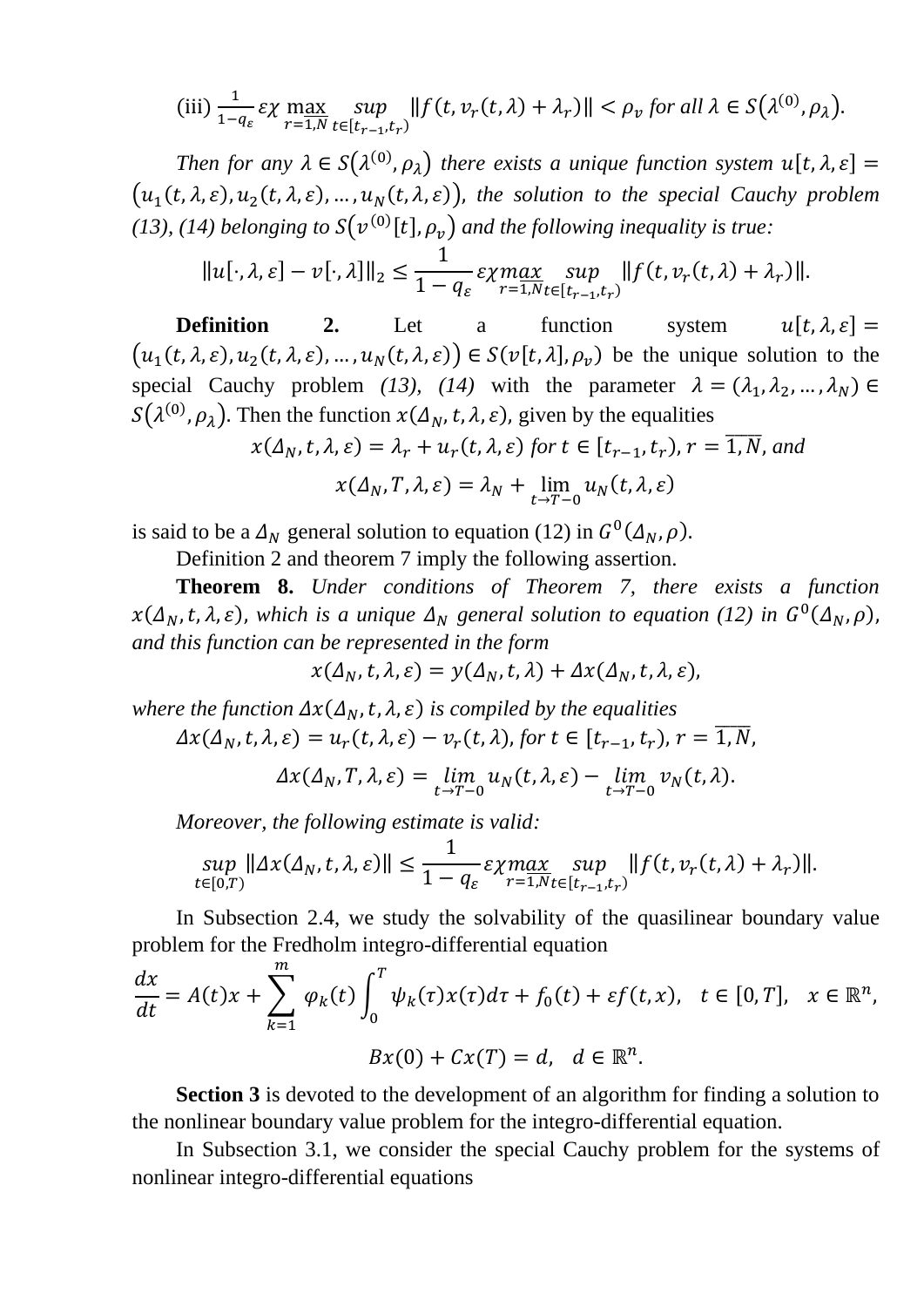$$
\frac{du_r}{dt} = f_0(t, u_r + \lambda_r) + \sum_{j=1}^N \int_{(j-1)h}^{jh} f_1(t, s, u_j(s) + \lambda_j) ds, \quad t \in [(r-1)h, rh), \quad (18)
$$

$$
u_r[(r-1)h] = 0, \quad r = \overline{1, N}, \quad (19)
$$

which arises while applying the parameterization method to the system of nonlinear Fredholm integro-differential equations

$$
\frac{dx}{dt}=f_0(t,x)+\int\limits_0^T f_1(t,s,x(s))ds,\quad t\in[0,T],\quad x\in\mathbb{R}^n.
$$

An algorithm for finding a numerical solution to the problem (18), (19) is developed.

This subsection also offers an algorithm for finding a numerical solution to the special Cauchy problem for the systems of nonlinear integro-differential equations with nonlinear differential part

$$
\frac{dv_r}{dt} = f(t, v_r + \lambda_r) + \sum_{k=1}^{m} \varphi_k(t) \sum_{j=1}^{N} \int_{t_{j-1}}^{t_j} \psi_k(\tau) [v_j(\tau) + \lambda_j] d\tau, \quad t \in [t_{r-1}, t_r],
$$

$$
v_r(t_{r-1}) = 0, \quad r = \overline{1, N}.
$$

Theorem 2 provides the convergence of the proposed algorithm.

In Subsection 3.2, an algorithm for finding a solution to the nonlinear boundary value problem for the Fredholm integro-differential equation (1), (10) is developed.

In Subsection 3.3, based on the parameter continuation method , one approach to solving the problem of choosing the initial guess solutions to the special Cauchy problem (4), (5) and systems of nonlinear algebraic equations (11) is proposed.

Since

$$
\int_{0}^{t} \varphi(t,s,x(s))ds = \int_{0}^{T} \tilde{\varphi}(t,s,x(s))ds,
$$

where

$$
\tilde{\varphi}(t,s,x(s)) = \begin{pmatrix} \varphi(t,s,x(s)), & a \leq s \leq t, \\ 0, & t < s \leq b, \end{pmatrix}
$$

then the Volterra integro-differential equation

$$
\dot{x} = \varepsilon X \left( t, x, \int\limits_{0}^{t} \varphi(t, s, x(s)) ds \right)
$$

is a particular case of the Fredholm integro-differential equation